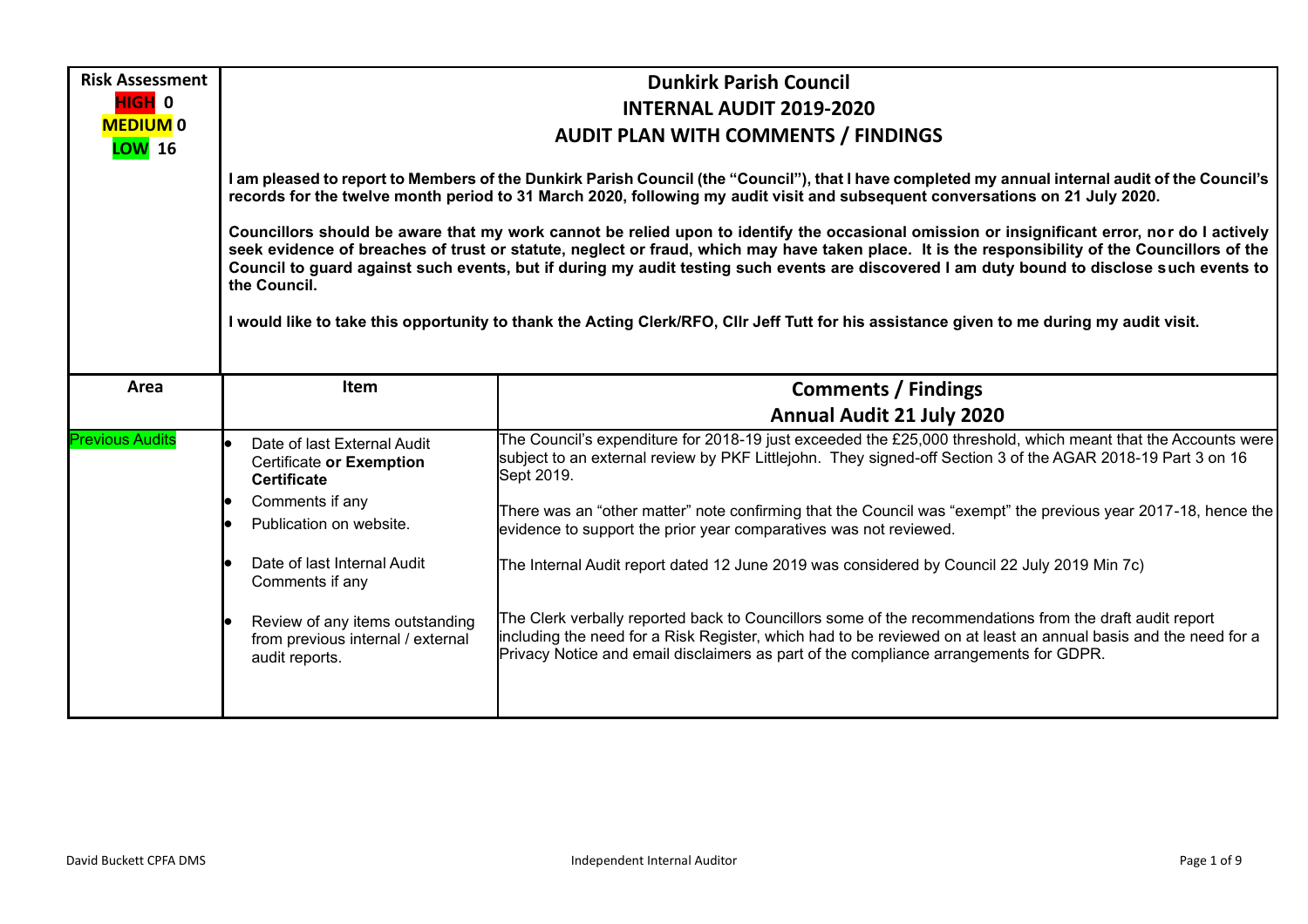| <b>Minutes</b>                                        | Scan of the minutes of the<br>Council's meetings and the<br>Finance Committee.<br>Localism Act 2011<br><b>General Power of Competence?</b><br><b>Dispensations</b><br>S.40 LA&A Act 2014<br>filming/recording                                                  | scanned the Minutes available on the website. The Chairman was aware that the Minutes have not been<br>regularly and promptly uploaded by the out-going Clerk Mr Bartley. The Chairman was addressing this issue.                                                                                                                                                                                                                                                                            |
|-------------------------------------------------------|----------------------------------------------------------------------------------------------------------------------------------------------------------------------------------------------------------------------------------------------------------------|----------------------------------------------------------------------------------------------------------------------------------------------------------------------------------------------------------------------------------------------------------------------------------------------------------------------------------------------------------------------------------------------------------------------------------------------------------------------------------------------|
| Code of Conduct/<br><b>Acceptance of Office</b>       | Date adopted<br>Any changes in elected/co-opted<br>members since last Audit?<br>DPI's complete<br>DPI's on website or weblink<br>New Governance Compliance<br><b>NEXT ELECTION?</b>                                                                            | 6 of the previous 7 Councillors stood for re-election in an uncontested Election in May 2019, leaving one<br>vacancy.<br>Cllr Howland died in October 2019 as reported at Council 21 Oct 2019<br>CIIr Kemp appeared in Council Mins in Dec 2019 although I could find no formal Minute of his appointment<br>The DPI's available on the website via a link to the Swale BC website. The DPI schedule needs updating ie<br>removal of Clir Howland and the addition of Clir Kemp.<br>May 2023 |
| Standing Orders and  <br><b>Financial Regulations</b> | Have they been formally adopted<br>and applied?<br>Have any changes been made<br>since they were adopted or the last<br>audit?<br>Have any changes been formally<br>adopted by the Council?<br><b>Updated re New NALC Models</b><br>SO's 2018, Fin Regs 2019 ? | Standing Orders and Financial Regulations were reviewed by Council 20 May 2019 Min 7<br>Based on the NALC Models                                                                                                                                                                                                                                                                                                                                                                             |
|                                                       | Two signature rule still in place?                                                                                                                                                                                                                             | Two-signature rule in place.                                                                                                                                                                                                                                                                                                                                                                                                                                                                 |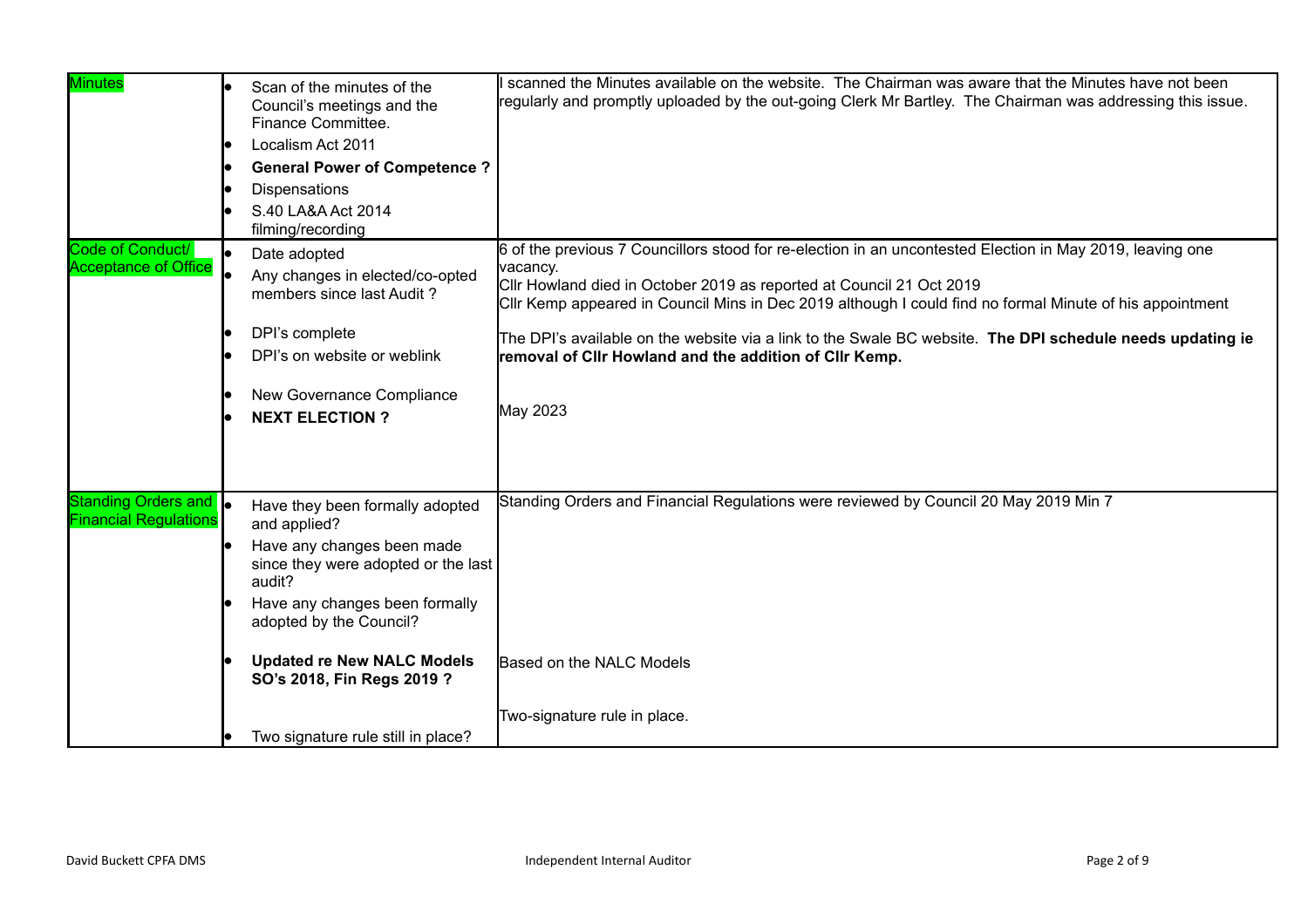| <b>Risk Management</b> | Risk Assessments - Are they:<br>Carried out regularly?<br>$\circ$<br>Adequate?<br>$\circ$<br>Reported in the minutes?<br>$\circ$<br><b>ANNUAL REVIEW?</b><br>$\circ$                                             | Risk Assessment Register was reviewed by Council 22 July 2019 Min 8<br>The whole Council MUST ensure it carries out an Annual Review of the Risk Assessment Register it is<br>not something that can be delegated.           |
|------------------------|------------------------------------------------------------------------------------------------------------------------------------------------------------------------------------------------------------------|------------------------------------------------------------------------------------------------------------------------------------------------------------------------------------------------------------------------------|
|                        | Insurance cover - is it:<br>Appropriate/Adequate?<br>$\circ$<br>LTA in place?<br>$\circ$<br>Reviewed regularly?<br>$\circ$<br><b>Fidelity Guarantee Cover £</b><br>$\circ$<br>(Balances + $\frac{1}{2}$ Precept) | Insurance with Zurich Municipal renewed for a further 1 year to 25 Jan 2021 Council 6 Jan 2020 - Min 20.05 - 1.<br>£250,000                                                                                                  |
|                        | Internal controls - are they:<br>Documented?<br>$\circ$<br>Adequate?<br>O<br>Reviewed regularly?<br>$\circ$<br><b>Statement of Internal Control</b><br>$\circ$<br>(SIC)?                                         | Statement of Internal Control for the year ending 31 March 2019 was approved by Council 20 May 2019 Min 12a)                                                                                                                 |
|                        | Systems and Procedures - are<br>they:<br>Documented?<br>$\circ$<br>Adequate?<br>O<br>Followed?<br>$\bigcirc$<br>Reviewed regularly?<br>$\circ$                                                                   | Policy documents available on the website-<br>Communications policy (approved 24 June 2019 Min 8)<br><b>Privacy Notice</b><br><b>Statement of Internal Control</b><br><b>Standing Orders</b><br><b>Financial Regulations</b> |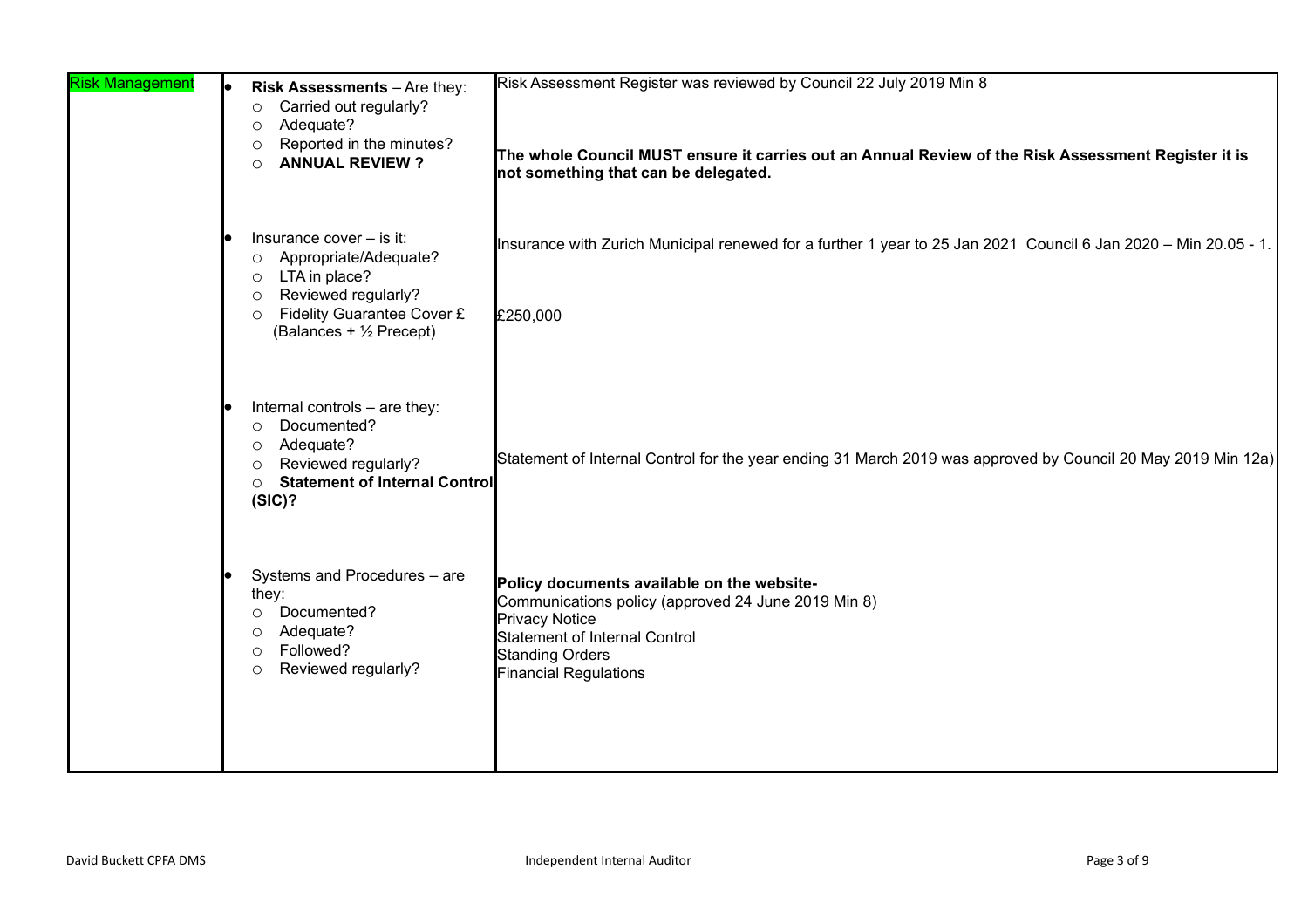| <b>Budgetary Controls</b>                                              | Is the annual budgeting process<br>reported and approved by the<br>Council?<br><b>Budget/Precept amounts</b><br>minuted?<br>Is the actual performance against<br>during the year<br>Compare with Fin Regs?<br>$\circ$<br>Are significant variances explained<br>in sufficient detail? | Monthly Finance Report included Bank Balances, Income & Expenditure, and comments on any outstanding<br>cheques. Plus a payment schedule to approve, which is subsequently included in the Minutes.<br>Budget and Precept 2020-21<br>Council 16 Dec 2019, Cllr Tutt presented options<br>Council 6 Jan 2020 Min 20.08d) deferred until Extraordinary Meeting 13 Jan 2020.<br>Is the actual performance against Budget of £27,000 agreed Min 20.18a Band D increase for 2020-21 = £4.50pa (18.55%)<br>the budgets reported to the Council <b>Precept for 2020-21 = £14,907 Min 20.18b</b> |
|------------------------------------------------------------------------|---------------------------------------------------------------------------------------------------------------------------------------------------------------------------------------------------------------------------------------------------------------------------------------|------------------------------------------------------------------------------------------------------------------------------------------------------------------------------------------------------------------------------------------------------------------------------------------------------------------------------------------------------------------------------------------------------------------------------------------------------------------------------------------------------------------------------------------------------------------------------------------|
| Section 137<br>expenditure<br>£8.12 FOR 2019-20<br>(£7.86 FOR 2018-19) | What is the cash limit for the year?<br>Is a separate account/analysis<br>kept?<br>Has the cash limit been exceeded?<br>Have the spending powers been<br>properly used and Minuted?                                                                                                   | Limit use                                                                                                                                                                                                                                                                                                                                                                                                                                                                                                                                                                                |
| <b>Book-keeping</b>                                                    | Cashbook - is it:<br>Fit for purpose?<br>O<br>Up to date?<br>◯<br>Arithmetically correct?<br>$\circ$<br><b>Balanced regularly?</b><br>$\circ$                                                                                                                                         | Excel spreadsheet in use.<br>This was maintained by the former Clerk Louise Blackshaw until August 2019, it was then carried on by the new<br>Clerk Lizzie Talbot in Sept/Oct 2019 after which the Chairman has taken responsibility for providing the<br>accounting information. Mr Richard Bartley the appointed Clerk from Dec 2019 did not take over the<br>management of the Accounts and resigned from his position prior to my Audit Visit in July 2020.                                                                                                                          |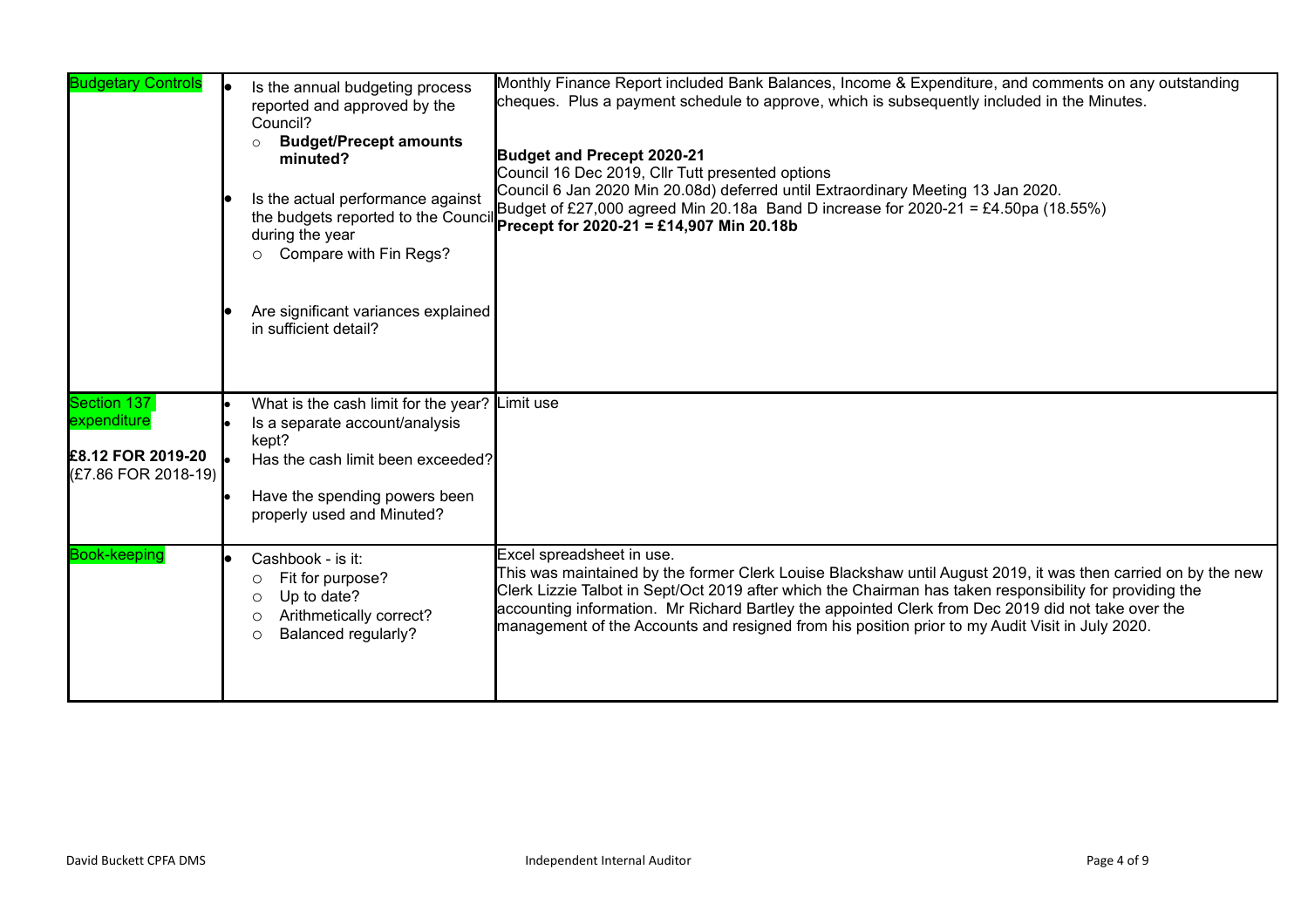| <b>Petty Cash</b> | Has the amount of petty cash float<br>been agreed?<br>Are all petty cash entries recorded?<br>Are payments made from petty<br>cash fully supported by receipts /<br>VAT invoices?<br>Are petty cash reimbursements<br>signed for?<br>Is petty cash reimbursement                                                                                                                                                                                                              | N/A                                                                                                                                                                                                                                                                                                                                                        |
|-------------------|-------------------------------------------------------------------------------------------------------------------------------------------------------------------------------------------------------------------------------------------------------------------------------------------------------------------------------------------------------------------------------------------------------------------------------------------------------------------------------|------------------------------------------------------------------------------------------------------------------------------------------------------------------------------------------------------------------------------------------------------------------------------------------------------------------------------------------------------------|
|                   | carried out regularly?<br>Is petty cash balance<br>independently checked regularly                                                                                                                                                                                                                                                                                                                                                                                            |                                                                                                                                                                                                                                                                                                                                                            |
| Payroll           | Who is on the payroll and are<br>contracts of employment in<br>place?<br>Who is the RFO?<br>Have there been any changes to<br>the establishment during the year?<br>Have there been any changes to<br>individual contracts during the<br>year?<br>Have new appointments and<br>changes to contracts been<br>approved and minuted?<br>Do salaries paid agree with those<br>approved by the Council?<br>Have any ad-hoc payments or<br>benefits been appropriately<br>approved? | The Clerk/RFO, Louise Blackshaw tendered her resignation on 20 May 2019 Min 14<br>New Clerk/RFO (Lizzie Talbot) appointed - Council 22 July 2019 Min 10a) Resignation minuted 16 Sept 2019<br>9d)<br>New Clerk/RFO (Richard Bartley) appointed - Introduced at 16 Dec 2019 Meeting Min 3.<br>Resignation discussed at 20 July 2020 Council meeting Item 8. |
|                   | properly applied and accounted<br>for?<br>Payroll outsourced?                                                                                                                                                                                                                                                                                                                                                                                                                 | Have PAYE/NIC requirements been P60 relating to Richard Bartley viewed.<br><b>HMRC</b> on-line software used                                                                                                                                                                                                                                               |
|                   | <b>WORKPLACE PENSION IN</b><br><b>PLACE</b>                                                                                                                                                                                                                                                                                                                                                                                                                                   | Pension Regulator re-enrolment deadline 31 Dec 2019 - Min 9 - 16 Dec 2019 Confirmed no employees 6 Jan<br>2020 Min 20.05 -2.                                                                                                                                                                                                                               |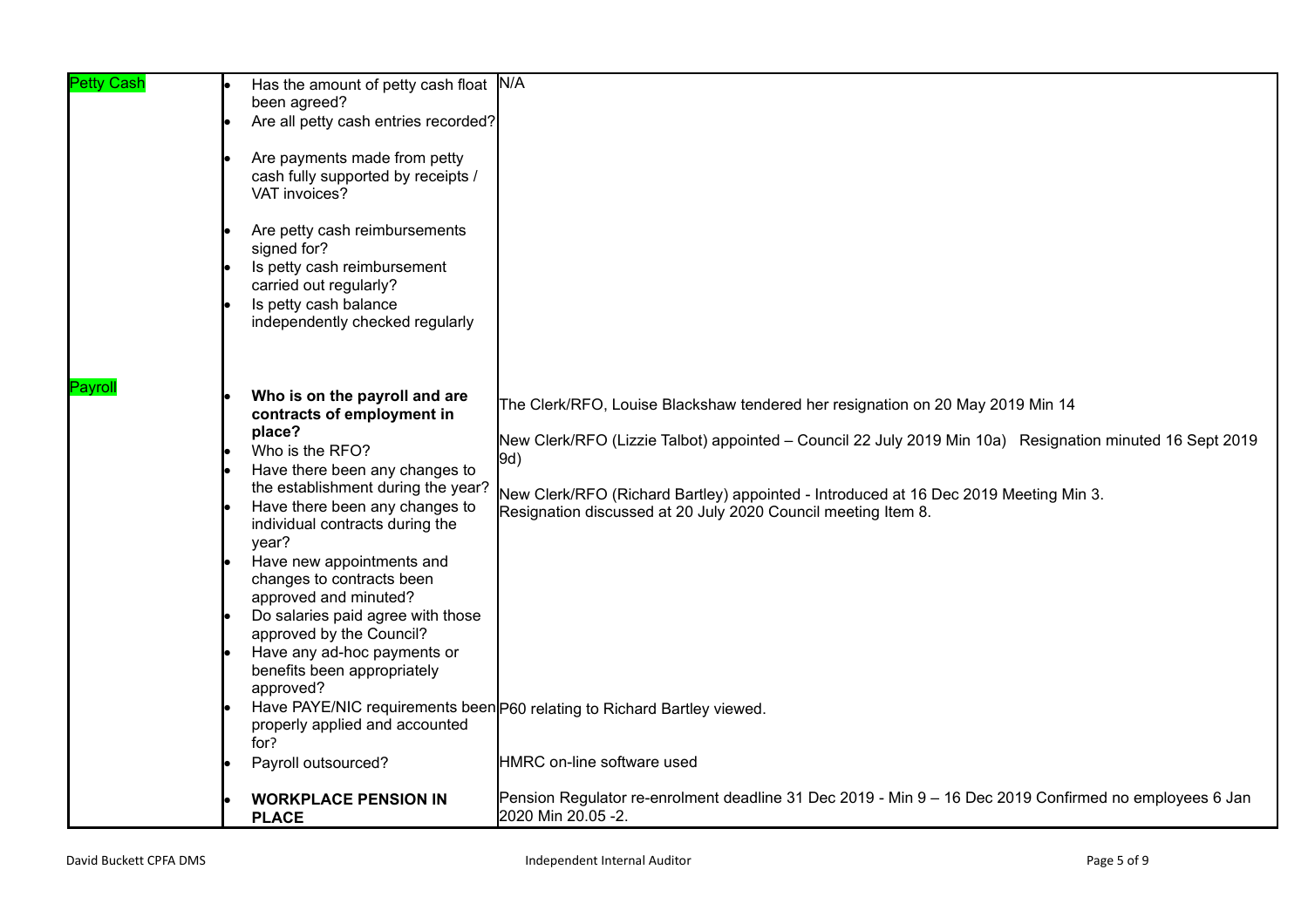| Payments | Are all payments recorded and<br>supported by appropriate<br>documentation?                                                                                                                                                                                                                                                               | The payments are listed in the Minutes providing the method of payment, payee, description and amount<br>with a separate column for VAT if applicable.<br>Listed in a different format with RB as Clerk – From Jan 2020                                                                          |
|----------|-------------------------------------------------------------------------------------------------------------------------------------------------------------------------------------------------------------------------------------------------------------------------------------------------------------------------------------------|--------------------------------------------------------------------------------------------------------------------------------------------------------------------------------------------------------------------------------------------------------------------------------------------------|
|          | Are payments minuted?                                                                                                                                                                                                                                                                                                                     |                                                                                                                                                                                                                                                                                                  |
|          | Review of DD's and SO's ?                                                                                                                                                                                                                                                                                                                 | DD in place for EDF - streetlight electricity                                                                                                                                                                                                                                                    |
|          | <b>STAFF costs definition for</b><br>inclusion in Box 4 for 2019-20,<br>check parity for 2018-19?<br>Currently includes salary, tax,<br>NIC & Pension (employee & ers)<br>+ taxable benefits ( home<br>working allowance, broadband &<br>phone allowance etc NOT incl.                                                                    | Staff costs definition complied with (£4,068 in Box 4)                                                                                                                                                                                                                                           |
|          | Has VAT been identified, recorded<br>and reclaimed?                                                                                                                                                                                                                                                                                       | VAT claim for the period 1 Nov 2018 to 31 March 2019 for £868.66 was received June 2019<br>VAT paid during 2019-20 = £980 claim to be made during 2020-21                                                                                                                                        |
|          | Are items above a de minimus<br>amount purchased competitively?<br>Have internal control procedures<br>been adhered to?                                                                                                                                                                                                                   |                                                                                                                                                                                                                                                                                                  |
|          | Contracts:<br>What contracts exist?<br>$\circ$<br>Compliance with SO's<br>$\circ$<br>Have any new contracts or<br>$\circ$<br>contract variations/extensions<br>been awarded in the year?<br>Procedures adopted for letting<br>$\circ$<br>of contracts<br>Have contract payments been<br>made in accordance with the<br>contract document? | G Doy – grass cutting (3-year contract to 2022)<br>Prime One Mtce - streetlight mtce.<br>$EDF - street$ light electricity<br>D Brice/Timber Tasks - Grass cutting ? Sept 2019 inv<br>$EON - street$ light electricity – new contract<br>T Last - Churchyard Mtce.(fixed 3-year contract to 2022) |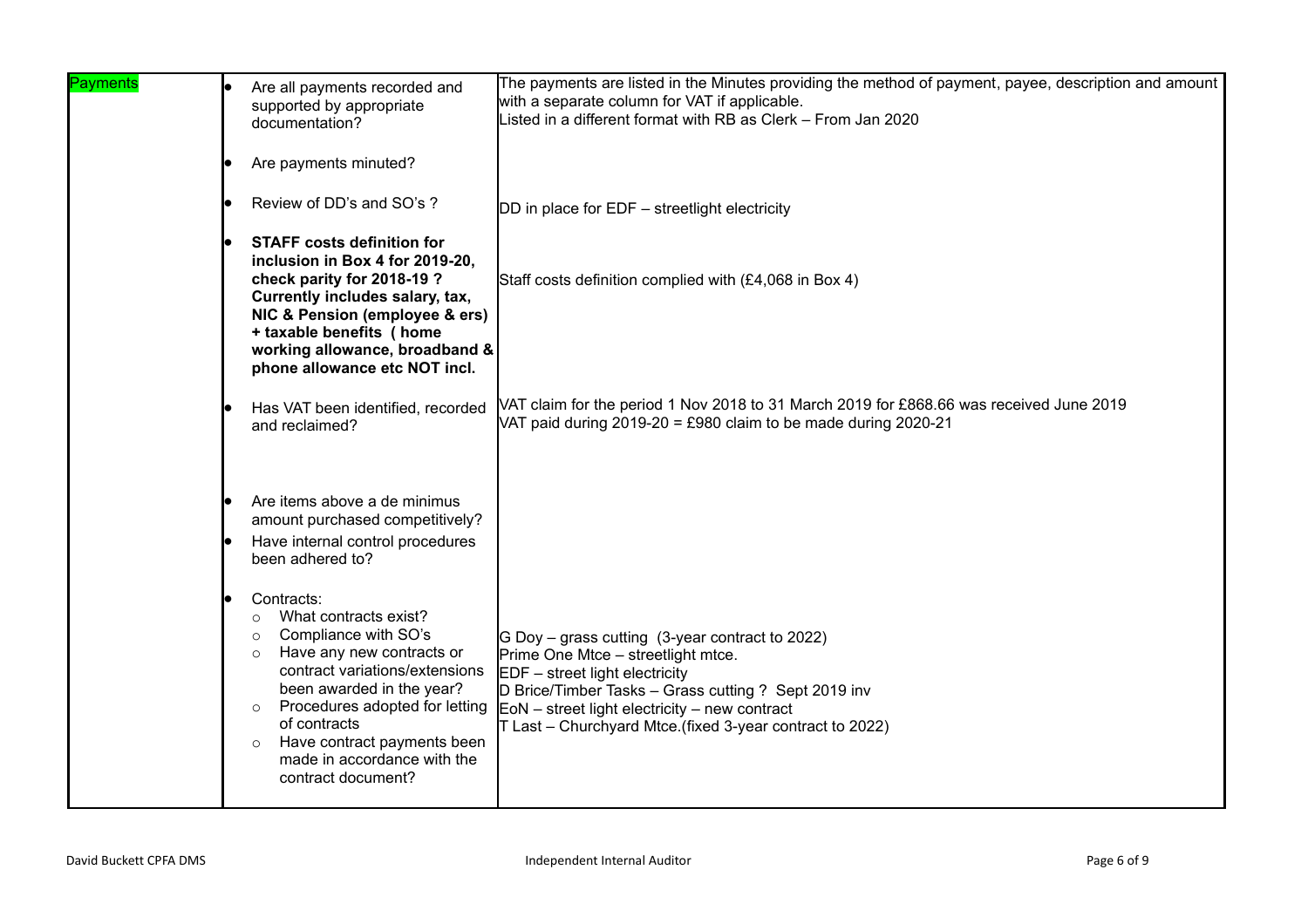| <b>Receipts</b>                                         | Are all receipts recorded correctly?<br>Are all receipts promptly banked?<br>Precept, CTSG and Sect 136<br>payments<br>Are internal controls of cash<br>adequate?<br>Are invoicing arrangements<br>adequate?                                                                                                                                                                       | Other than the Precept, Street Lighting Grant and a VAT claim, the only other income was £100 received<br>in Sept 2019 in respect of the sale of the old laptop.                                                                                                                                                            |
|---------------------------------------------------------|------------------------------------------------------------------------------------------------------------------------------------------------------------------------------------------------------------------------------------------------------------------------------------------------------------------------------------------------------------------------------------|-----------------------------------------------------------------------------------------------------------------------------------------------------------------------------------------------------------------------------------------------------------------------------------------------------------------------------|
| <b>Bank reconciliation &amp;  </b><br><b>PWLB Loans</b> | What current/deposit accounts<br>exist?<br>FSCS aware and compliant?<br>Are bank reconciliations regularly<br>carried out for each account?<br>Level of Balances to Precept ratio<br>Are the cheque counterfoils,<br>paying-in books and bank<br>statements adequately referenced?<br>When was the last review of the<br>banking arrangements?<br>Internet Banking/Corporate Card? | Bank balances as at 31 March 2020 were -<br>NatWest Current a/c (5269) - £5,529<br>NatWest Bus. Res a/c (0136) - £9,610<br><b>TOTAL - £15.139</b><br>Two cheques amounting to £860 were uncleared as at 31 March 2020.                                                                                                      |
|                                                         | Signature review (Two signatures<br>required?)<br>Any PWLB loans?                                                                                                                                                                                                                                                                                                                  | Council 20 May 2019 Min 12c) reviewed the bank mandate – removed Phillippa Clarkson and added Cllr<br>Peter Demery<br>Council 22 July 2019 Min 10d) change of Clerk's name on the mandate for admin purposes only.<br>The Bank Mandate needs to be amended again following the recent resignation of the Clerk.<br>No loans |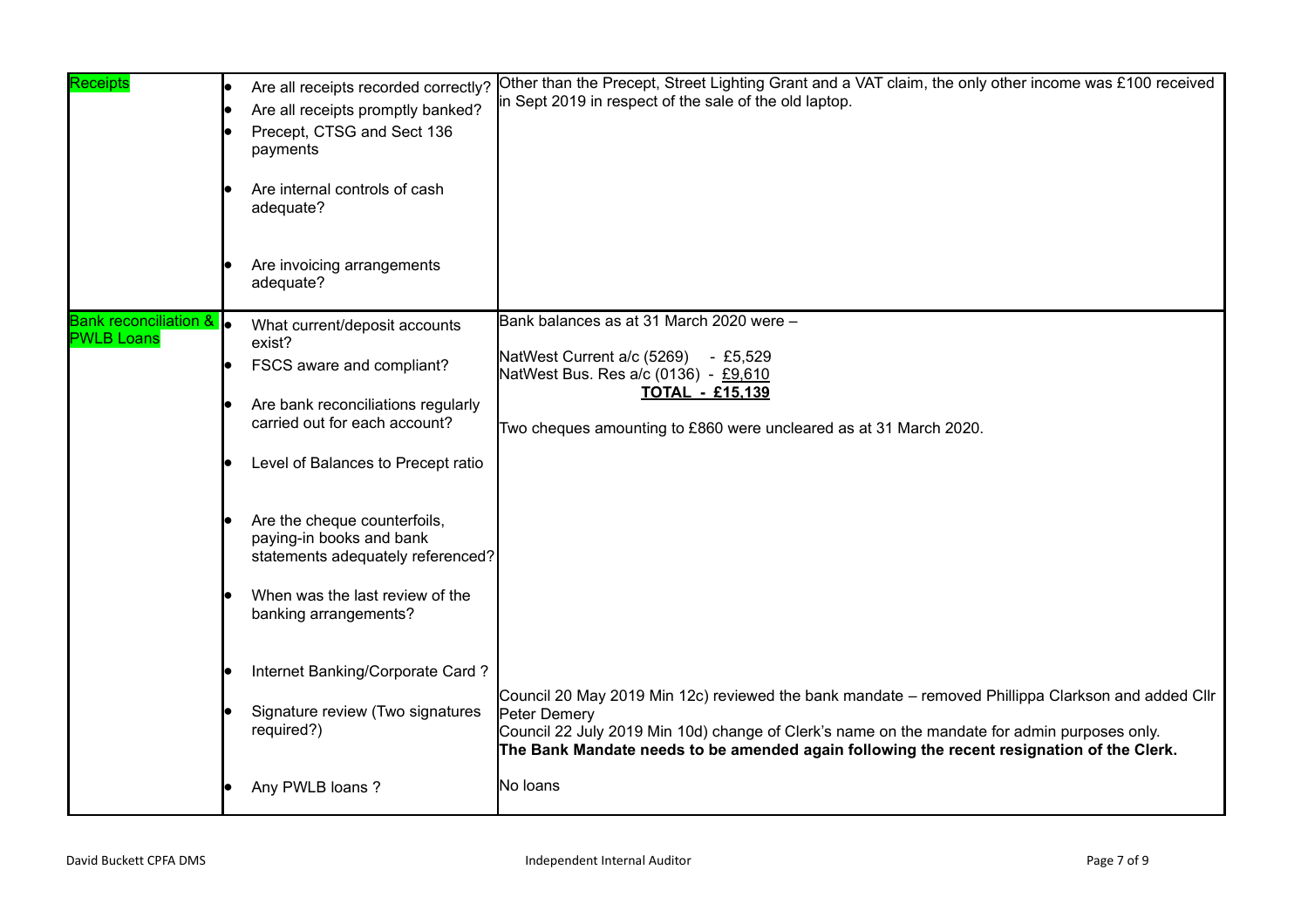| <b>Assets and Asset</b><br>Register (AR) | Are all the material assets owned<br>by the Council recorded in an AR?<br>Is the AR up to date?<br><b>Basis of Asset Values?</b><br>Are investments recorded?<br>Are the valuations regularly<br>reviewed?<br>Does the AR show the insurance<br>values ?<br>Digital Photographic evidence?<br>Is there a separate Inventory List of<br>low value items (e.g. below the<br>insurance excess levels) ? | New laptop and printer for the incoming Clerk Council 22 July 2019 Min b) and old laptop to be sold for<br>£100 to the Neighbourhood Plan Committee.<br>New laptop £445 plus VAT - 19 Aug 2019<br>The old laptop was sold for £100 to be used by the Dunkirk & Boughton Neighbourhood Plan Group |
|------------------------------------------|------------------------------------------------------------------------------------------------------------------------------------------------------------------------------------------------------------------------------------------------------------------------------------------------------------------------------------------------------------------------------------------------------|--------------------------------------------------------------------------------------------------------------------------------------------------------------------------------------------------------------------------------------------------------------------------------------------------|
| Year-end procedures<br>Inc. AGAR         | Does the AGAR Statement of<br>Accounts agree with the<br>cashbook?<br>Is there an audit trail from the<br>financial records to the accounts?<br>Have debtors and creditors<br>been properly recorded?                                                                                                                                                                                                | Accounting records were checked against the figures to be used in the AGAR Statement of Accounts for<br>2019-20, including the Bank Reconciliation.<br>A Certificate of Exemption for 2019-20 can be signed by the Council, Gross income £16,095 and Gross<br>Expenditure £15,296                |
|                                          | Date of approval of AGAR &<br><b>Certificate of Exemption if</b><br>applied                                                                                                                                                                                                                                                                                                                          | The AGAR Part 3 was approved and signed-off on 20 May 2019 Min 12 a)                                                                                                                                                                                                                             |
|                                          | <b>PROOF of public rights</b><br>provision during summer<br>2019 & website-AIAR ICO L                                                                                                                                                                                                                                                                                                                | Date of Announcement - 9 June 2019<br>Public Inspection period - 17 June to 26 July 2019<br>Evidence – Proof of posting confirmed as 9 June 2019                                                                                                                                                 |
|                                          | New governance compliance<br>regime - refer to new<br><b>Practitioners' Guide 2019</b>                                                                                                                                                                                                                                                                                                               | Well done, quite a number of my clients have been unable to provide evidence of posting to their<br>website.                                                                                                                                                                                     |